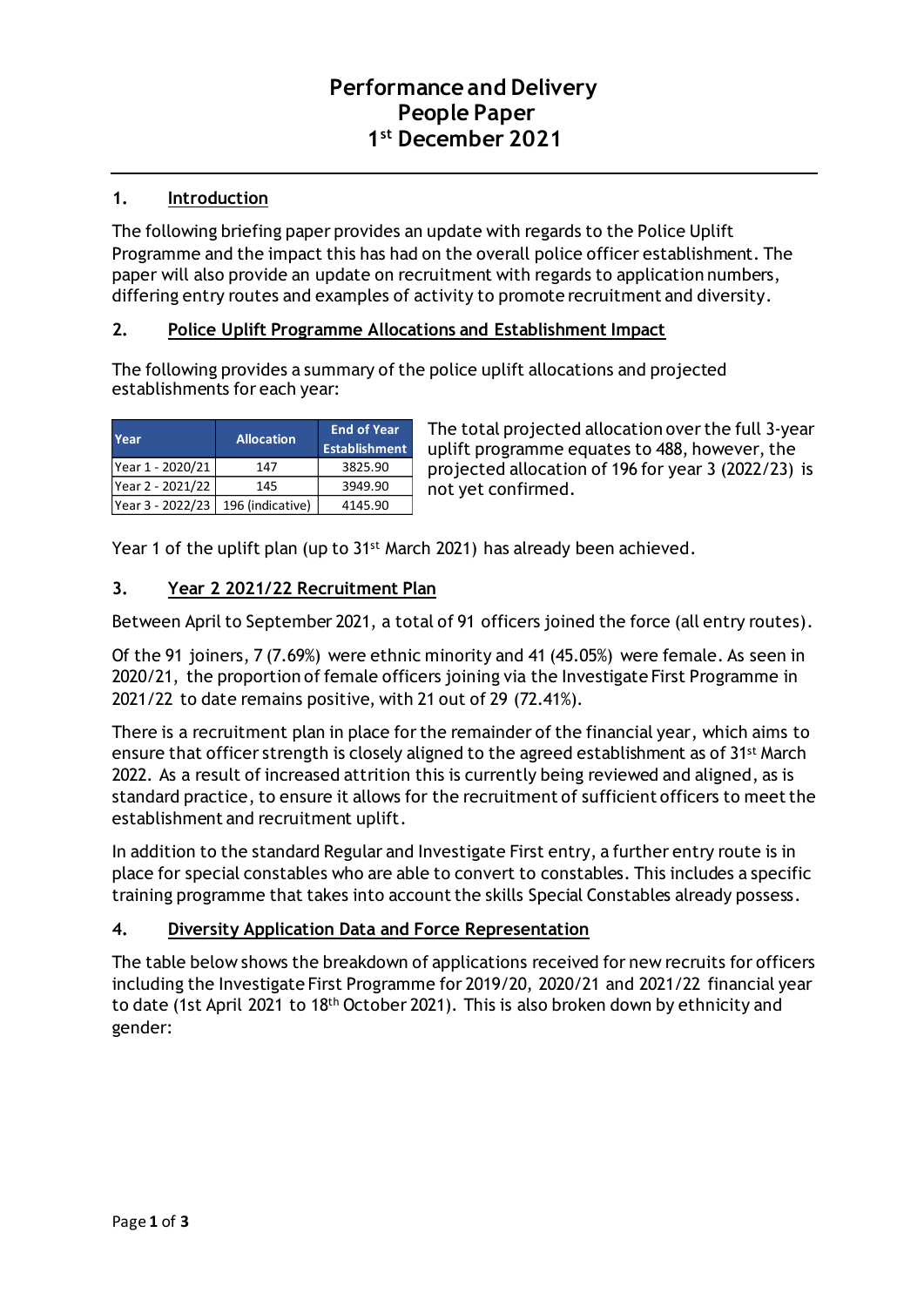All Applications (New Recruits & Investigate First Combined)

2019/2020 2020/2021

3303

1026

31.06%

290

8.78%

2843

947

33.13%

250

8.79%

\*2021/22 is for the period April to September 2021

**All Applications** 

**Ethnic Minority %** 

Female No.

**Female %** Ethnic Minority No. Breakdown by New Recruits & Investigate First \*2021/22 is for the period April to September 2021

|                                  | 2019/2020 | 2020/2021 | 2021/2022 |
|----------------------------------|-----------|-----------|-----------|
| <b>New Recruits (not inc IF)</b> | 2499      | 3033      | 905       |
| Female %                         | 29.29%    | 28.52%    | 29.94%    |
| Ethnic Minority %                | 8.40%     | 8.61%     | 8.73%     |
| <b>Investigate First</b>         | 344       | 270       | 270       |
| Female %                         | 61.05%    | 59.63%    | 54.44%    |
| Ethnic Minority %                | 11.63%    | 10.74%    | 7.41%     |
| <b>Total</b>                     | 2843      | 3303      | 1175      |
| Total Female %                   | 33.13%    | 31.06%    | 35.57%    |
| <b>Total Ethnic Minority %</b>   | 8.79%     | 8.78%     | 8.43%     |

The figures show that with regards to this financial year to date (April to September 2021) there have been a total of 1175 applications. Of the 1175, a total of 99 were from ethnic minority candidates (8.43%) which, whilst a minor reduction compared to previous years, is still a representative proportion when compared to the current overall force proportion (3.93% as at 30th September 2021) and economically active population (6.73%). With regards to gender, 418 out of the 1175 applications were from female candidates. This equates to 35.57%, which is higher than both 2020/21 and 2019/20.

 $2021/202$ 1175

 $A1R$ 

35.57%

99

8.43%

In respect of the current recruitment pipeline as at 30th September 2021 there are 1181 applications in process which shows a good volume to help achieve the national uplift and the force establishment. A total of 403 candidates are female (34.12%) and 73 are ethnic minority candidates (6.89%).

As at the 30<sup>th</sup> September 2021, there were 153 (3.93%) ethnic minority officers which is a headcount increase of 23 a percentage point increase of 0.50 when compared to 31st March 2020 (130 / 3.42%). With regards to female officers, the headcount has increased by 90 from 1188 (31.30%) as at 31<sup>st</sup> March 2020 to 1278 as at 30<sup>th</sup> September 2021 (32.80%), this is a percentage point increase of 1.51.

## **5. Local & National Work to Promote Recruitment (including diversity)**

It is necessary to continue to increase the proportion of applications from the widest range of communities. A Task Force led by Positive Action Team will undertake a co-ordinated, intense period of outreach focussing on attracting diverse candidates with a programme of physical and virtual outreach events. Outreach events have also been offered to a range of Kent and South East London Universities identified as having the highest diverse students.

#### **Other key workstreams include:**

**Policing Education Qualifications Framework (PEQF):** The PEQF programme opened for applications on Friday 10th September 2021, for the first cohort to start the programme in March 2022. At time of writing an interim process has been successfully designed and implemented to enable this. Uptake is positive and being monitored to ensure the new elements to the process do not adversely affect the intake.

**Military Recognition:** The force continues to work closely with the military and was represented at the Ministry of Defence – Employment Recognition Scheme (ERS) Silver Award ceremony on the 1st September 2021. Corporate Recruitment continue to work with the Network and Corporate Communications to collate evidence of force activity to support the ERS Gold status application process next year.

**Recruitment Ambassador Programme:** The concept of everyone is a recruiter remains strong, with over 150 staff and officers in Kent supporting key recruitment aims with a strong emphasis on the need to develop a more diverse workforce. The Recruitment Team have been deploying Ambassadors to all their outreach events that follow the

Page **2** of **3**